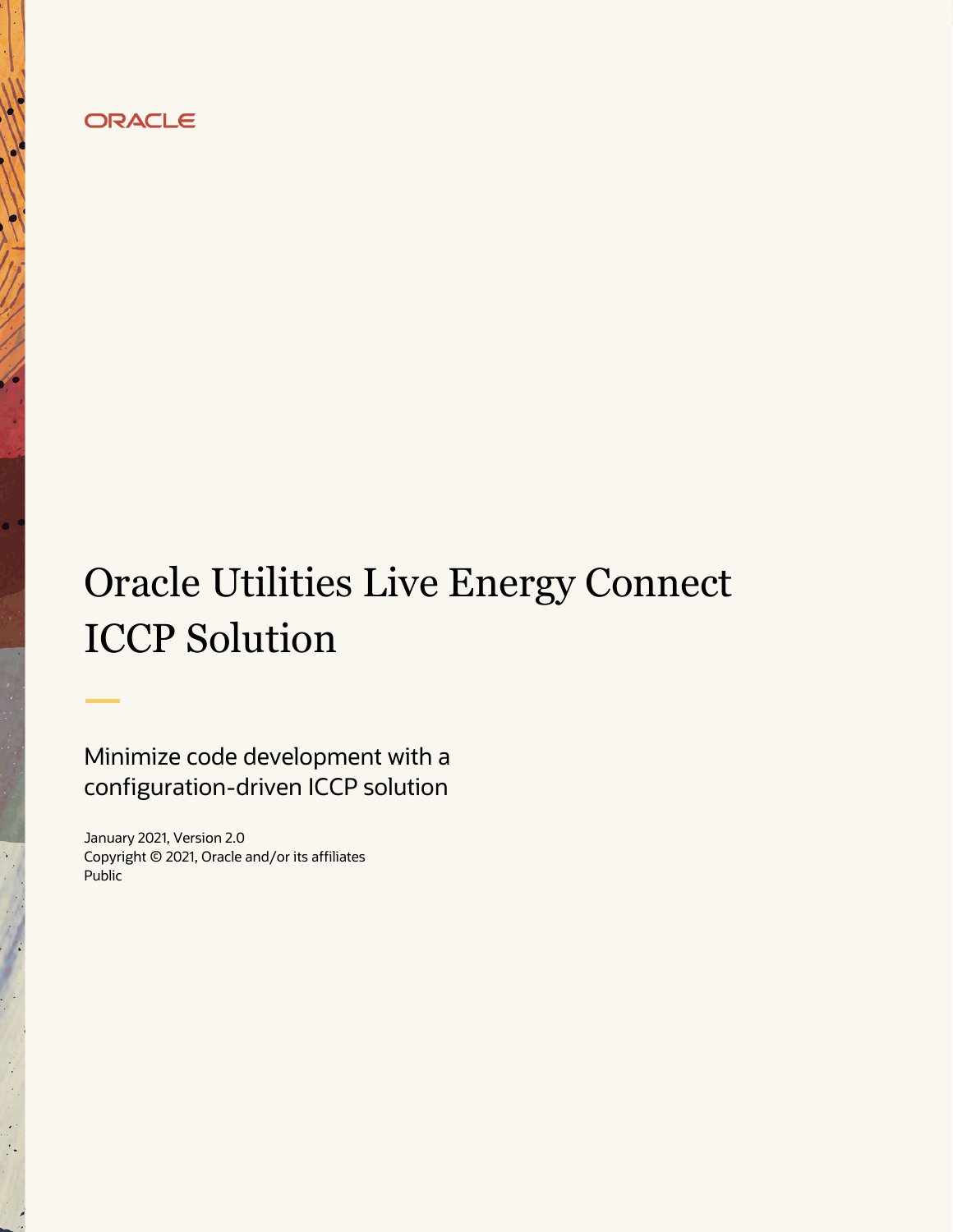# **Table of contents**

| <b>Executive Summary</b>                                               | 3  |
|------------------------------------------------------------------------|----|
| <b>Oracle Utilities LEC - Your Single Source for ICCP Connectivity</b> | 4  |
| <b>Proven Server Application</b>                                       | 4  |
| An Overview of ICCP                                                    | 5  |
| <b>Retrieve Historical, Time Series Data</b>                           | 5  |
| <b>Oracle Utilities LEC as an ICCP Server</b>                          | 6  |
| <b>Architecture</b>                                                    | 7  |
| <b>Built-In Server Interfaces</b>                                      | 7  |
| <b>ICCP Object Configuration and Management</b>                        | 8  |
| <b>System Virtual Device</b>                                           | 8  |
| <b>Bilateral Table Object</b>                                          | 8  |
| On-Line Configuration and Management                                   | 9  |
| Off-Line Configuration                                                 | 9  |
| <b>Custom Interfaces</b>                                               | 9  |
| <b>Networks and Platforms</b>                                          | 10 |
| <b>Be Assured with Proven Reliability</b>                              | 10 |
| <b>Appendix A: ICCP Conformance</b>                                    | 11 |

## **List of images**

| <b>Image 1.</b> A comparison of Oracle Utilities' ICCP implementation to other |    |
|--------------------------------------------------------------------------------|----|
| vendors' ICCP implementations                                                  | 4  |
| <b>Image 2.</b> A typical ICCP power pool network                              | 5  |
| <b>Image 3.</b> A typical ICCP system configuration                            | 6  |
| <b>Image 4.</b> Oracle Utilities LEC system components and data flows          | 6  |
| <b>Image 5.</b> Oracle Utilities LEC server integration architecture           | 7  |
| <b>Image 6.</b> Oracle Utilities LEC Software Architecture                     | 8  |
| <b>Image 7.</b> Oracle Utilities LEC supports fully redundant system           |    |
| architectures                                                                  | 10 |
|                                                                                |    |

## **List of tables**

| <b>Table A-1.</b> Oracle Utilities ICCP Conformance Block Support | 11 |
|-------------------------------------------------------------------|----|
| <b>Table A-2.</b> Oracle Utilities ICCP MMS Support               | 11 |
| <b>Table A-3.</b> Oracle Utilities ICCP MMS CBB Support           | 12 |
| <b>Table A-4.</b> Oracle Utilities ICCP PICS                      | 13 |

 $\sim$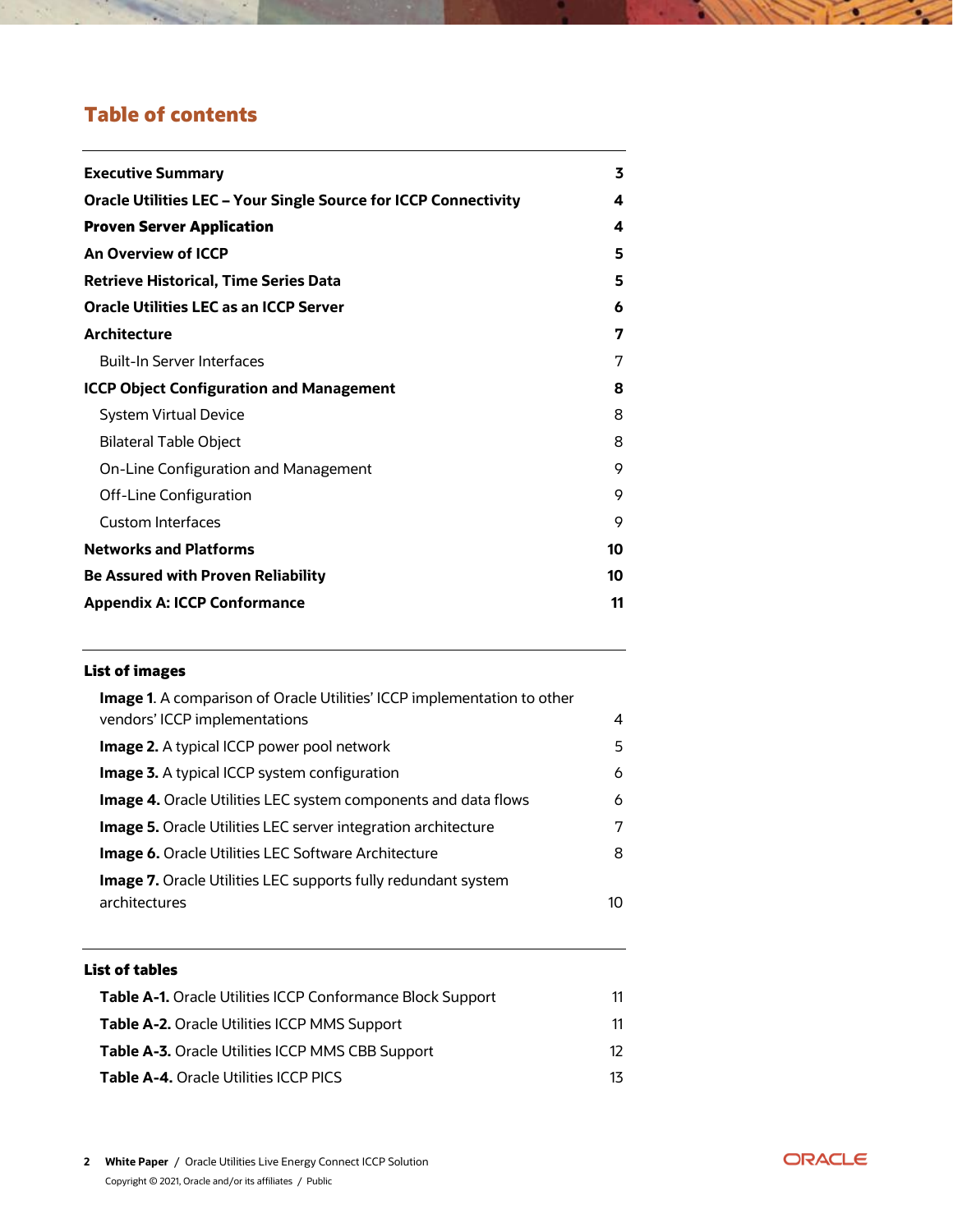### <span id="page-2-0"></span>**Executive Summary**

Inter-Control Center Communications protocol (ICCP) is the de facto standard worldwide for control-center communication in the electric power sector, enabling data exchange inside utility systems as well as between utilities and power pools, regional transmission organizations (RTOs), independent system operators (ISOs) and non-utility generators. Oracle Utilities Live Energy Connect (Oracle Utilities LEC) is operational technology (OT) middleware which can function as a standalone ICCP server or can enable the easy addition of ICCP capabilities to new and existing SCADA, EMS, and DCS systems. The Oracle Utilities LEC ICCP solution provides an ideal way to manage data flows to other utility applications, such as outage management systems (OMS) and substation automation.

Oracle Utilities LEC is a software solution that runs on cost-effective hardware platforms to provide an ICCP communications processor for new or existing SCADA/EMS/DCS/DERMS systems. As a Windows application, Oracle Utilities Live Energy Connect can run on a large range of hardware from gateway PCs to high-end servers. Oracle Utilities LEC's high level of integration with the Windows user interface results in an ICCP solution that is easy to manage and administer.

Oracle Utilities LEC is designed for easy integration by original equipment manufacturers, value-added resellers, system integrators, and utility engineering staff. Oracle Utilities LEC features a rich set of integration methods that can be easily applied to new and existing SCADA systems. These integration methods include REST, messaging protocols, SCADA protocols, file sharing, MMS, and database access for popular database products.

Oracle Utilities LEC is the first ICCP solution that uses an object configurationdriven approach to minimize the cost and complexity of developing and maintaining ICCP interfaces. As a result, it enables the creation of the most highly maintainable, flexible ICCP system possible. Our engineers played a significant role in the development of ICCP per IEC 60870-6 and in the development of "Secure ICCP" per IEC TS 62351-4.

#### **Key Benefits**

Use Oracle Utilities Live Energy Connect ICCP to

- Deploy the fastest time to value, lowest risk solution of any OT integration platform
- Ensure consistent transactions with operational and trading systems
- Establish a reliable ISO/RTO integration
- Participate in ISO/RTO coordination meetings
- Apply unsurpassed industry knowledge and ISO/ RTO experience to every implementation
- Safeguard stable communications and reduce the risk of any transmission downtime

Be confident with a proven track record of providing on-time delivery and long-term support for ISO/RTO integrations

"Oracle's Live Energy Connect platform and professional services team delivered a productionready solution in less than a week under pressure of a fixed deadline, saving SmartCloud and our energy aggregator clients time and money."

**Michael Barnett, Ph.D.** EVP, SmartCloud, Inc.

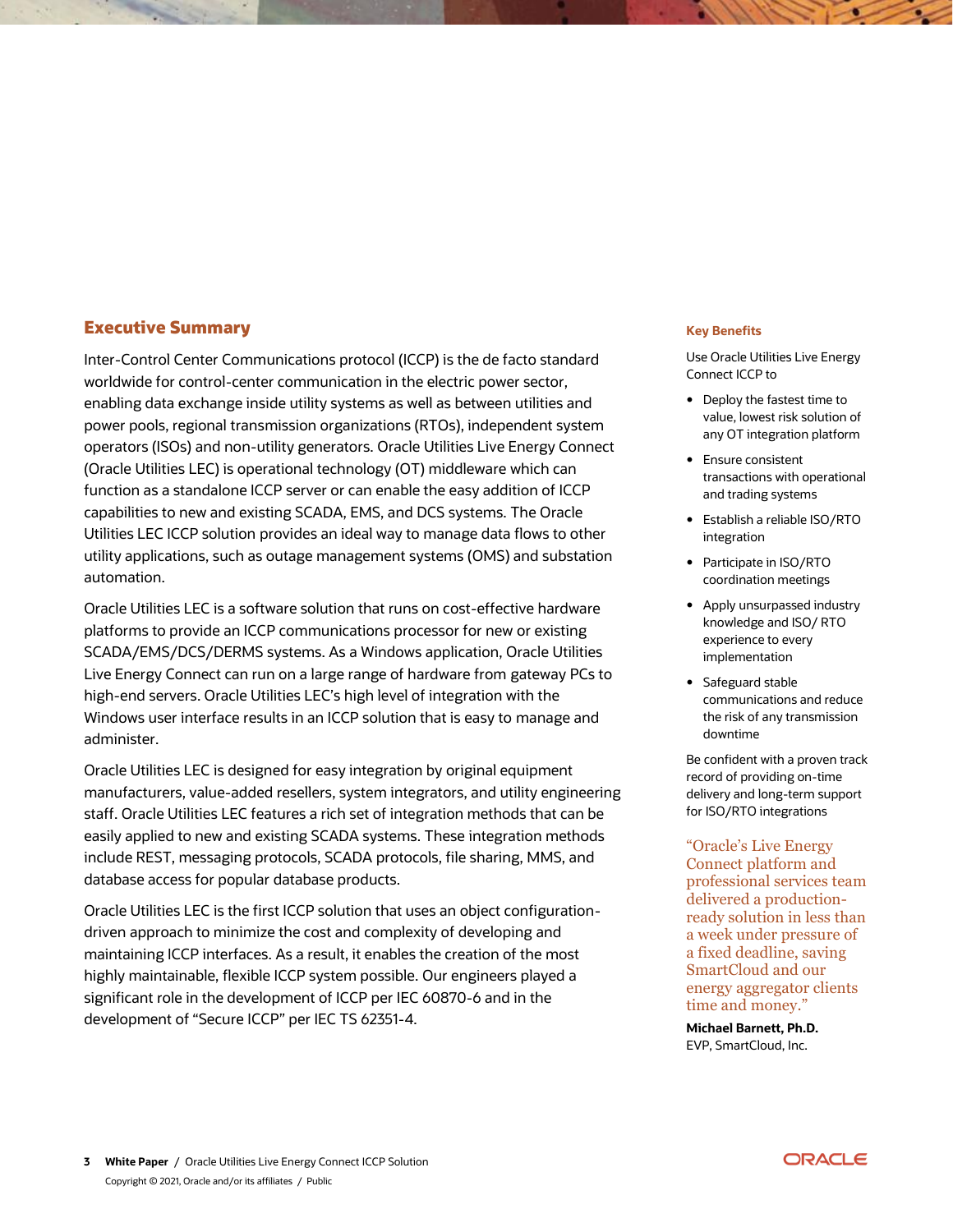## <span id="page-3-0"></span>**Oracle Utilities LEC – Your Single Source for ICCP Connectivity**

Unlike other vendors you might consider, we own and understand every line of code you will be depending on for your ICCP solution. Our engineers developed our own ICCP solution from the transport layer up, including our MMS and ACSE implementations. This means that, as an Oracle Utilities customer, you will receive the highest level of support and responsiveness. And, you will never be dependent on third or fourth parties to resolve any problem that you might have.



<span id="page-3-2"></span>**Image 1**. A comparison of Oracle Utilities' ICCP implementation to other vendors' ICCP implementations

### <span id="page-3-1"></span>**Proven Server Application**

Oracle Utilities LEC provides a complete communications data path from the incoming ICCP connection to your system. With Oracle Utilities LEC you benefit from a proven robust application rather than having to build a custom C/C++ program from a set of function libraries. Critical features required for reliable communications such as connection management, fault tolerance, redundant network support, no memory leaks, and on-line configuration are already built into the Oracle Utilities LEC application and are proven in mission critical applications at customer sites including 13 of the top 20 investor-owned utilities (IOUs). As a result, your ICCP solution is assured of getting implemented faster and running more reliably.

With Oracle Utilities LEC you benefit from a proven robust application rather than having to build a custom C program from a set of function libraries.

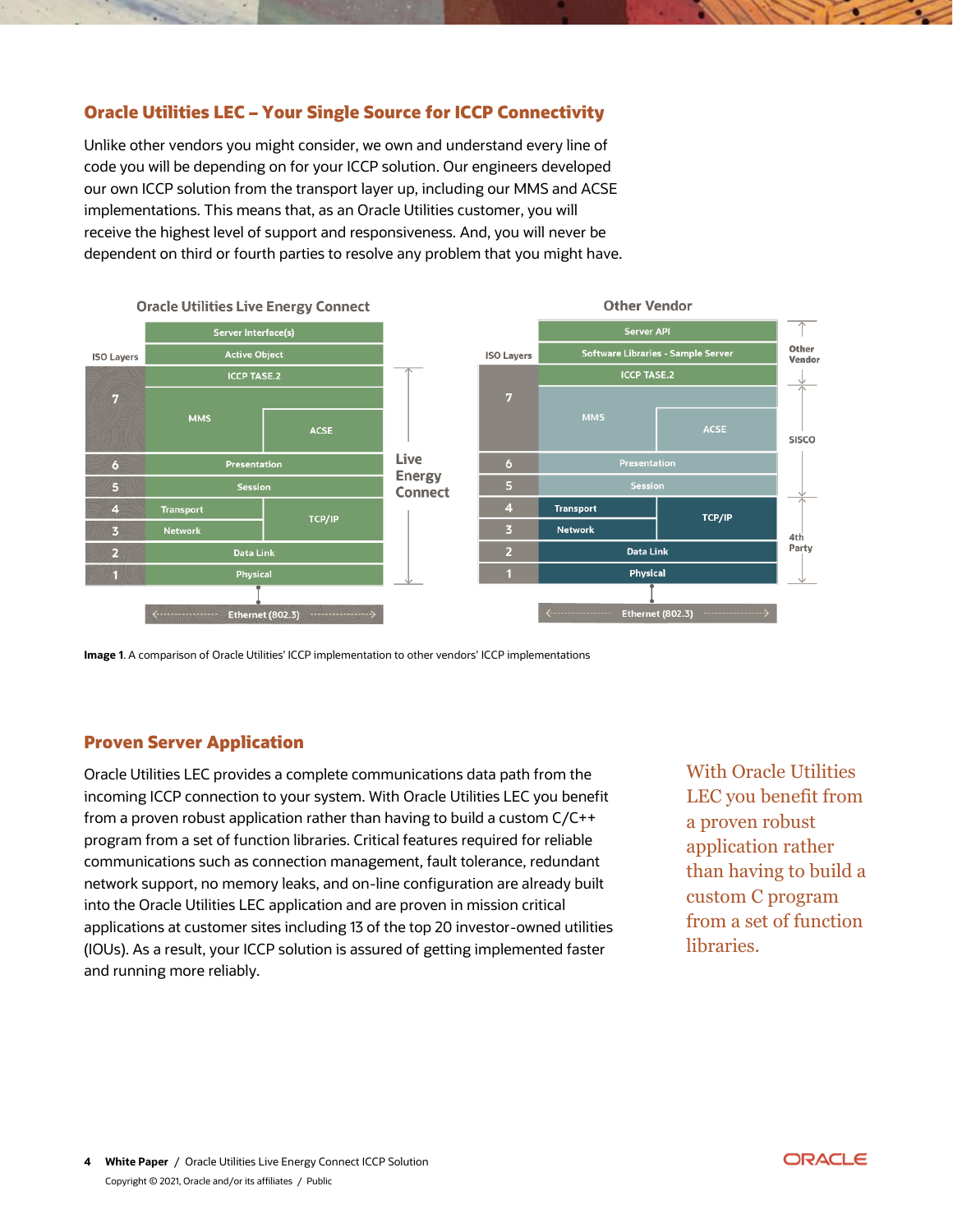## <span id="page-4-0"></span>**An Overview of ICCP**

The Inter-Control Center Communications Protocol (ICCP) is used by utility organizations and software vendors throughout the world to provide data exchange over wide area networks (WANs) between utility control centers, utilities, power pools, regional control centers, and non-utility generators. The ICCP standard is maintained by the International Electrotechnical Commission as IEC 60870 and is also known as International Electrotechnical Commission (IEC) Telecontrol Application Service Element 2 (TASE.2). A certificate-based secure implementation of ICCP (and other MMS-based protocols) referred to in the industry as "Secure ICCP" is defined in the IEC TS 62351-4 technical specification. Oracle Utilities Live Energy Connect can easily be configured to use Secure ICCP, providing your organization and partners with a secure, reliable, and authenticated ICCP association.



<span id="page-4-2"></span>**Image 2.** A typical ICCP power pool network

## <span id="page-4-1"></span>**Retrieve Historical, Time Series Data**

ICCP allows the exchange of real-time and historical power system monitoring and control data. This includes measured values, scheduling data, energy accounting data, and operator messages. Data exchange can occur between: multiple control center EMS systems; EMS and power plant DCS systems; EMS and distribution SCADA systems; EMS and other utility systems; and EMS/SCADA and substations. Image 3 shows a typical ICCP configuration.

ICCP allows the exchange of real-time and historical power system monitoring and control data.

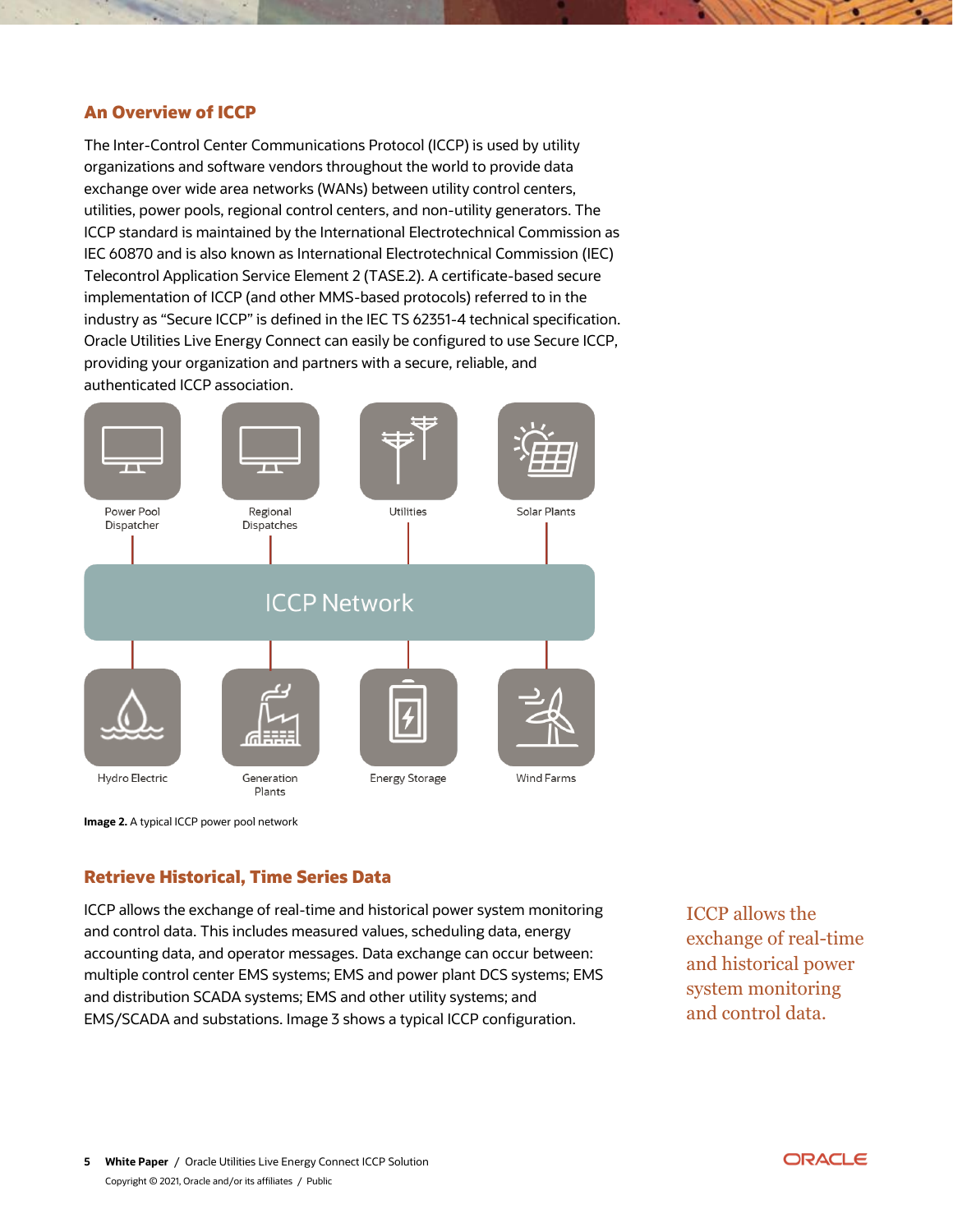

<span id="page-5-1"></span>

## <span id="page-5-0"></span>**Oracle Utilities LEC as an ICCP Server**

Oracle Utilities LEC is designed for easy integration with SCADA systems by OEMs, system integrators, and end users. Image 4 shows Oracle Utilities LEC, along with other system components and data flows. Oracle Utilities LEC runs in one or more standalone processors and provides a fully functional ICCP link with the ICCP network. It communicates with the SCADA real-time database and system applications via built-in server interfaces, described on page 7.



Oracle Utilities LEC is designed for easy integration with SCADA/EMS/DERM S/DCS systems by OEMs, system integrators, and end users.

<span id="page-5-2"></span>**Image 4.** Oracle Utilities LEC system components and data flows

Oracle Utilities LEC is the first ICCP tool that uses on-line object configuration to minimize the cost and complexity of developing and maintaining ICCP applications. Oracle Utilities allows for incremental, on-line configuration of ICCP links with other systems. Oracle Utilities uses a codeless programming approach in which configurable real-time objects eliminate the need to write C/C++ code on the ICCP server and minimize the integration code required on the EMS/SCADA system. As a result, Oracle Utilities LEC is the most highly maintainable, flexible ICCP solution available today.

Oracle Utilities LEC features built-in support for redundant ICCP communications processors. Redundant network paths are supported intrinsically by Oracle Utilities LEC's software architecture. Redundant Oracle Utilities LEC servers can

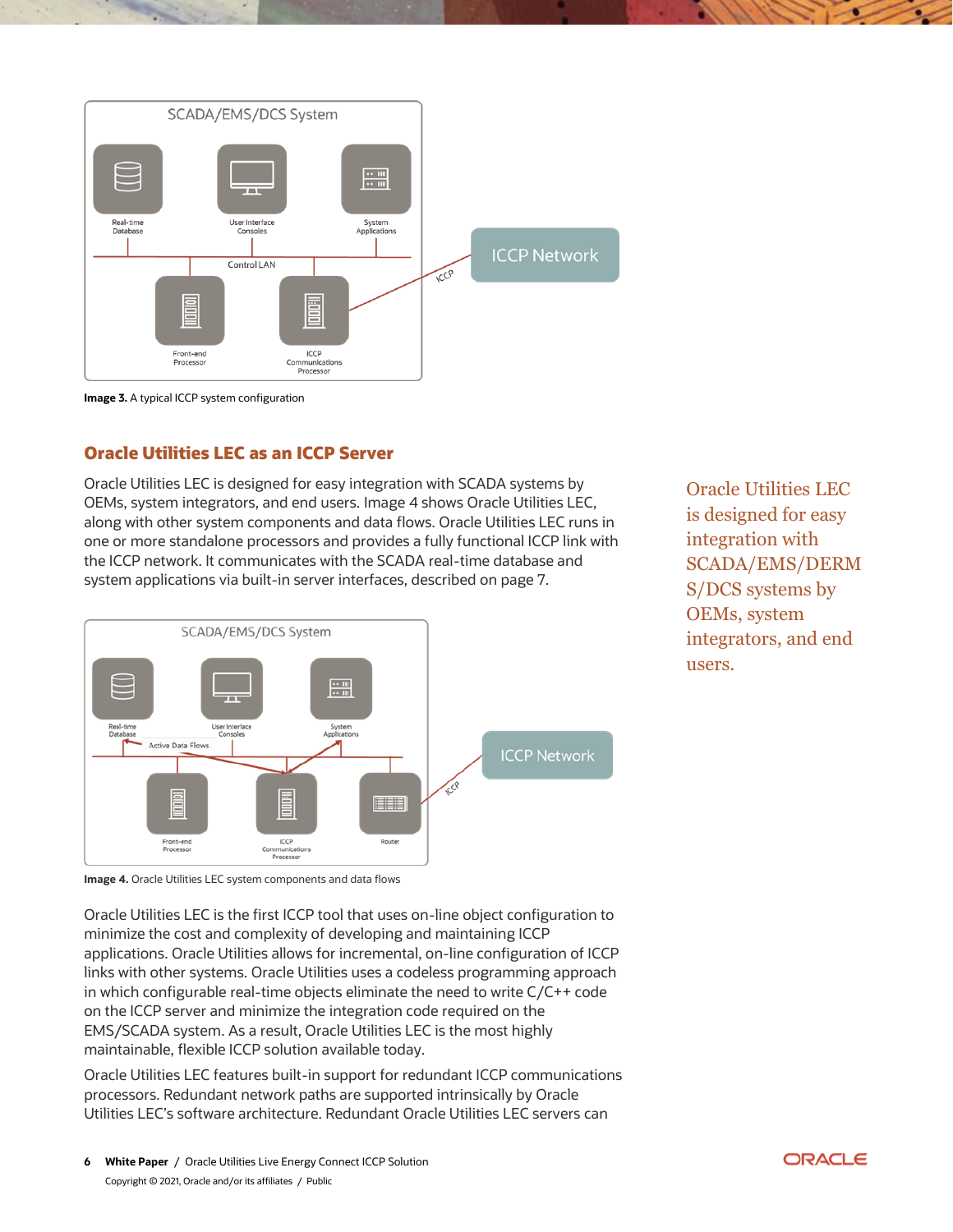be configured to provide a "hot standby" design in which communication continues without disruption when a failure occurs. Alternatively, they can be configured to provide automatic failover recovery from complete or partial failures.

## <span id="page-6-0"></span>**Architecture**

ICCP was originally specified for the integration of a 7-layer protocol stack with EMS/SCADA system applications. All the ICCP objects and system-specific objects required for ICCP communication are implemented in the Oracle Utilities LEC solution. Image 5 shows how Oracle Utilities LEC implements the ICCP layers and integrates with SCADA systems. Oracle Utilities LEC can communicate with SCADA systems using several built-in server interfaces.

Oracle Utilities LEC limits the customization and integration required to connect a SCADA system to an ICCP peer or other application by virtualizing interfaces as Virtual Manufacturing Devices (VMD's).



Oracle Utilities LEC includes a rich set of built-in server interfaces that enable the rapid development of a communication link to your system.

<span id="page-6-2"></span>**Image 5.** Oracle Utilities LEC server integration architecture

#### <span id="page-6-1"></span>**Built-In Server Interfaces**

Oracle Utilities LEC includes a rich set of built-in server interfaces that enable the rapid development of a communication link to your system. These interfaces are designed to support the easy integration of new and existing SCADA/EMS/DCS/DERMS systems by OEMs, system integrators, and end users. You can select from most major utility protocols like: Modbus TCP/IP, DNP 3.0, OPC UA, SQL, and more. Many integrations also use REST and message bus protocols. Once you select a server interface and integrate it with your system, the Oracle Utilities application allows configuration of all ICCP-specific operations and functions. Defining data flow is executed graphically and

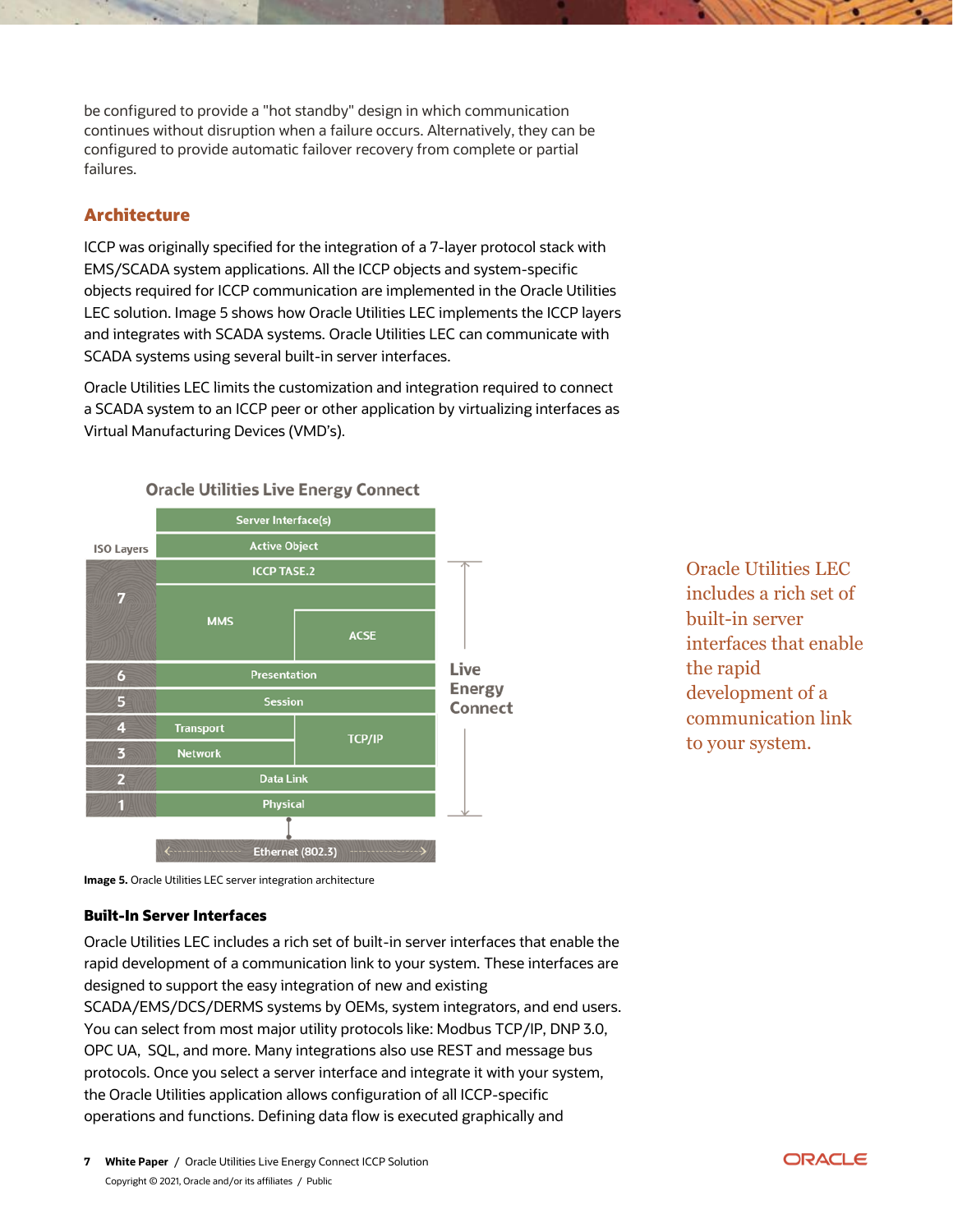configurations are synchronized programmatically by changing JSON or CSV files.

## <span id="page-7-0"></span>**ICCP Object Configuration and Management**

Oracle Utilities LEC implements ICCP communications by dynamically creating a configuration of memory-resident system Virtual Devices that implement the data flows and interaction rules of ICCP. For each remote ICCP peer, Oracle Utilities creates an ICCP Virtual Control Center (VCC). VCCs contain only the ICCP objects that are to be shared with the peer control system (as specified by the ICCP concept of bilateral tables). Since each bilateral relationship is managed as a separate VCC, peer communications are highly secure and easily manageable.

#### <span id="page-7-1"></span>**System Virtual Device**

The System Virtual Device provides access to SCADA systems via a built-in server interface. The System Virtual Device contains one active object for each point in the real-time database.

#### <span id="page-7-2"></span>**Bilateral Table Object**

One Oracle Utilities "VCC" virtual device represents each bilateral table. Active objects capture bilateral table attributes and map ICCP data values to points in SCADA/EMS systems. VCCs control data flows to and from SCADA/EMS/DCS systems.





<span id="page-7-3"></span>**Image 6.** Oracle Utilities LEC Software Architecture

**8 White Paper** / Oracle Utilities Live Energy Connect ICCP Solution Copyright © 2021, Oracle and/or its affiliates / Public

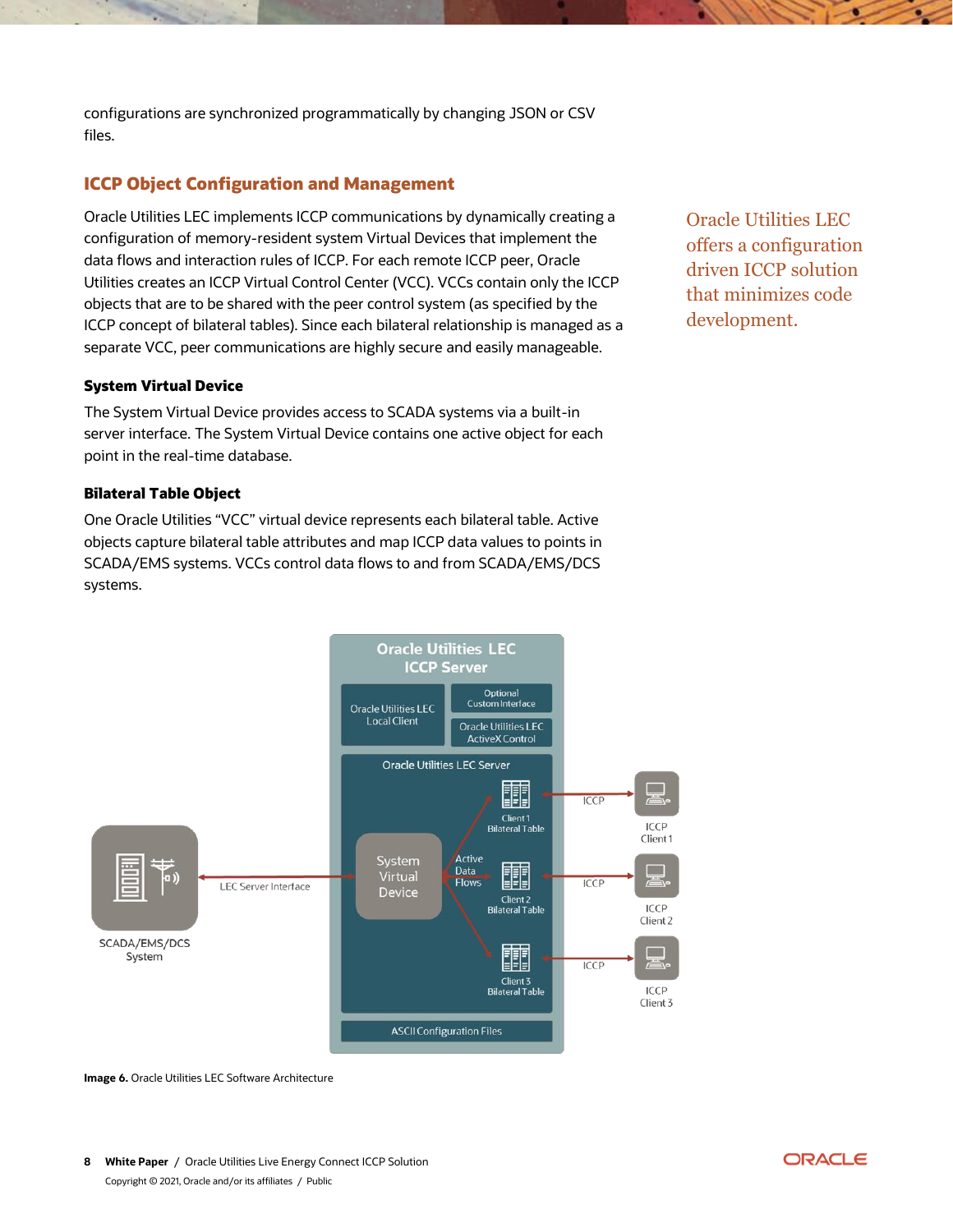### <span id="page-8-0"></span>**On-Line Configuration and Management**

Oracle Utilities is the first ICCP server that allows on-line object configuration. This eliminates the need to write code to create, add, or modify bilateral tables or data points. The Oracle Utility LEC Server is on-line configurable using the local Oracle Utilities LEC Configuration Manager (which is included in the Oracle Utilities LEC software package). New VCC's can be created and populated with objects without shutting the server down. Oracle Utilities LEC saves its server configurations in database files and restores itself from these files on startup.

The benefit of this configuration-driven approach is that it allows on-line management of your ICCP solution and rapid response to changes. You can modify bilateral tables or add new ICCP partners without affecting any other ICCP nodes. You can add, start, stop, and modify ICCP links with the system on-line. Similarly, you can add, remove, or modify SCADA points without shutting the server down. This unique capability allows rapid response to changes in SCADA systems or ICCP bilateral agreements.

#### <span id="page-8-1"></span>**Off-Line Configuration**

Working off-line, or in Batch Mode, you can generate prototype configurations and batch files that Oracle Utilities LEC loads will load on startup. Oracle Utilities LEC saves the current configuration at shutdown and restores it at startup.

#### <span id="page-8-2"></span>**Custom Interfaces**

You can also develop an on-line configuration interface of your own. For this, you can leverage the local Oracle Utilities Client to develop a Windows interface tailored to your system. Oracle Utilities Client supports your choice of Python 3 scripting, C++, Microsoft's Dynamic Data Exchange, Microsoft's Object Linking and Embedding (OLE) via Oracle Utilities' ActiveX Control, and Oracle Utilities' C API interfaces.

Oracle Utilities LEC allows on-line management of your ICCP solution and rapid response to changes.

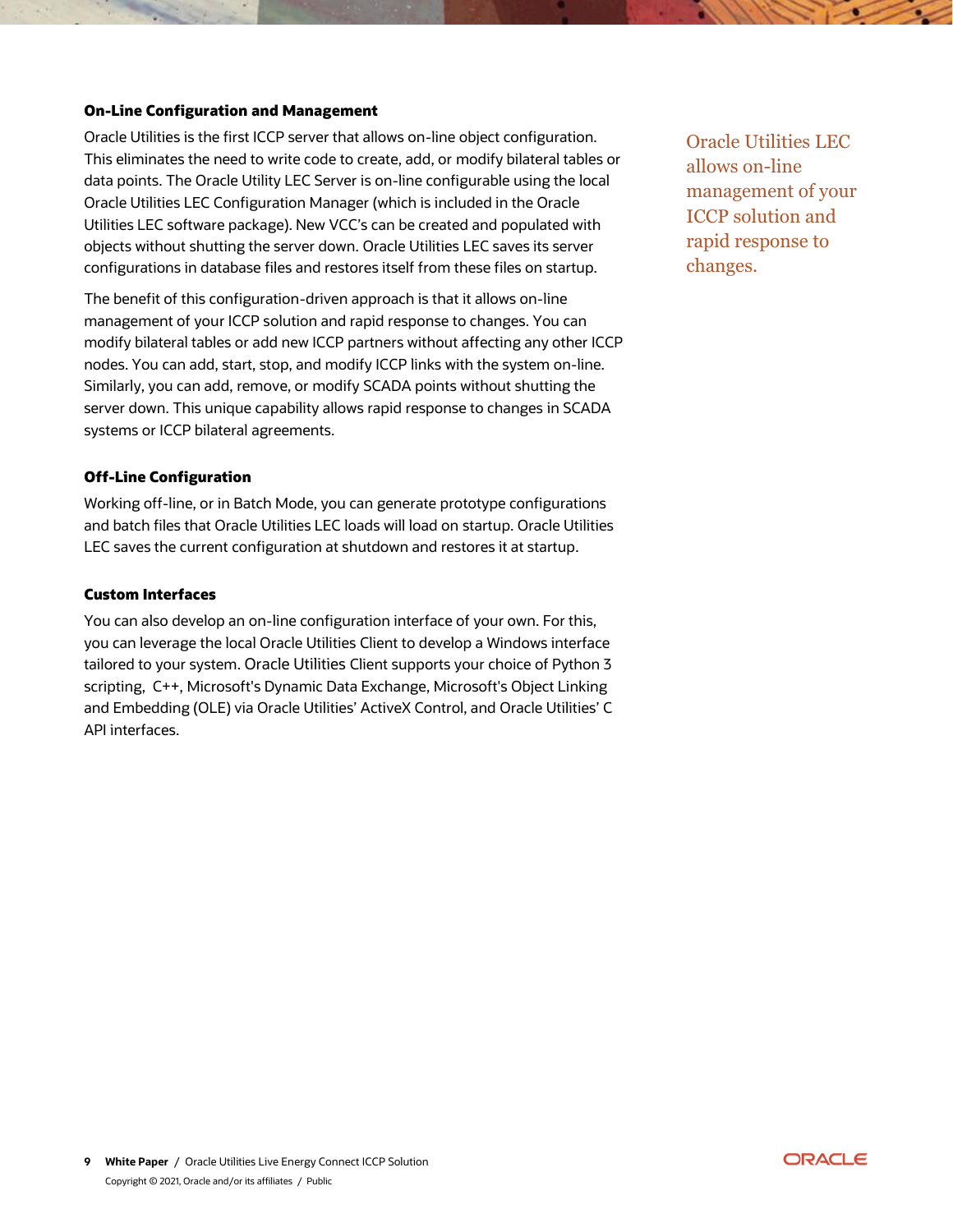## <span id="page-9-0"></span>**Networks and Platforms**

As shown in Image 7 below, Oracle Utilities LEC typically runs on a dedicated machine (Windows Server 2016 or Windows Server 2019) and acts as a communications processor for your system. Oracle Utilities LEC is purposely designed as a separate communications processor that can be easily integrated with EMS/SCADA systems running on other software platforms. It supports redundant configurations with hot, warm, or cold backup. It communicates with your system using your choice of standard Oracle Utilities LEC interfaces. It communicates with remote ICCP nodes via Ethernet using standard routers to frame relay, X.25, or other physical WAN environments.



<span id="page-9-2"></span>**Image 7.** Oracle Utilities LEC supports fully redundant system architectures

## <span id="page-9-1"></span>**Be Assured with Proven Reliability**

Oracle Utilities Live Energy Connect ICCP Solution is backed by Oracle and supported by experienced, OT-savvy professional services engineers who provide a quick path to getting your solution online. Oracle Utilities Live Energy Connect platform offers a suite of high-availability solutions and services for the utilities industry.

#### **The Oracle Utilities LEC Platform**

Oracle's smart grid data and intelligence solutions for utility companies enable confident, realtime management of power grid assets for

- Critical infrastructure network segmentation and protection
- Independent system operator (ISO) / Regional transmission organization (RTO) connectivity
- SCADA and OMS real-time state monitoring, control, and communication
- Demand response aggregation
- Visualization
- Data analytics

#### **The Oracle Utilities LEC Platform**

Oracle's smart grid data and intelligence solutions for utility companies enable confident, real-time management of power grid assets for

- Critical infrastructure network segmentation and protection
- Independent system operator (ISO) connectivity
- SCADA, OMS, and DMS real-time state monitoring, control, and communication
- Demand response aggregation
- Visualization
- Data analytics

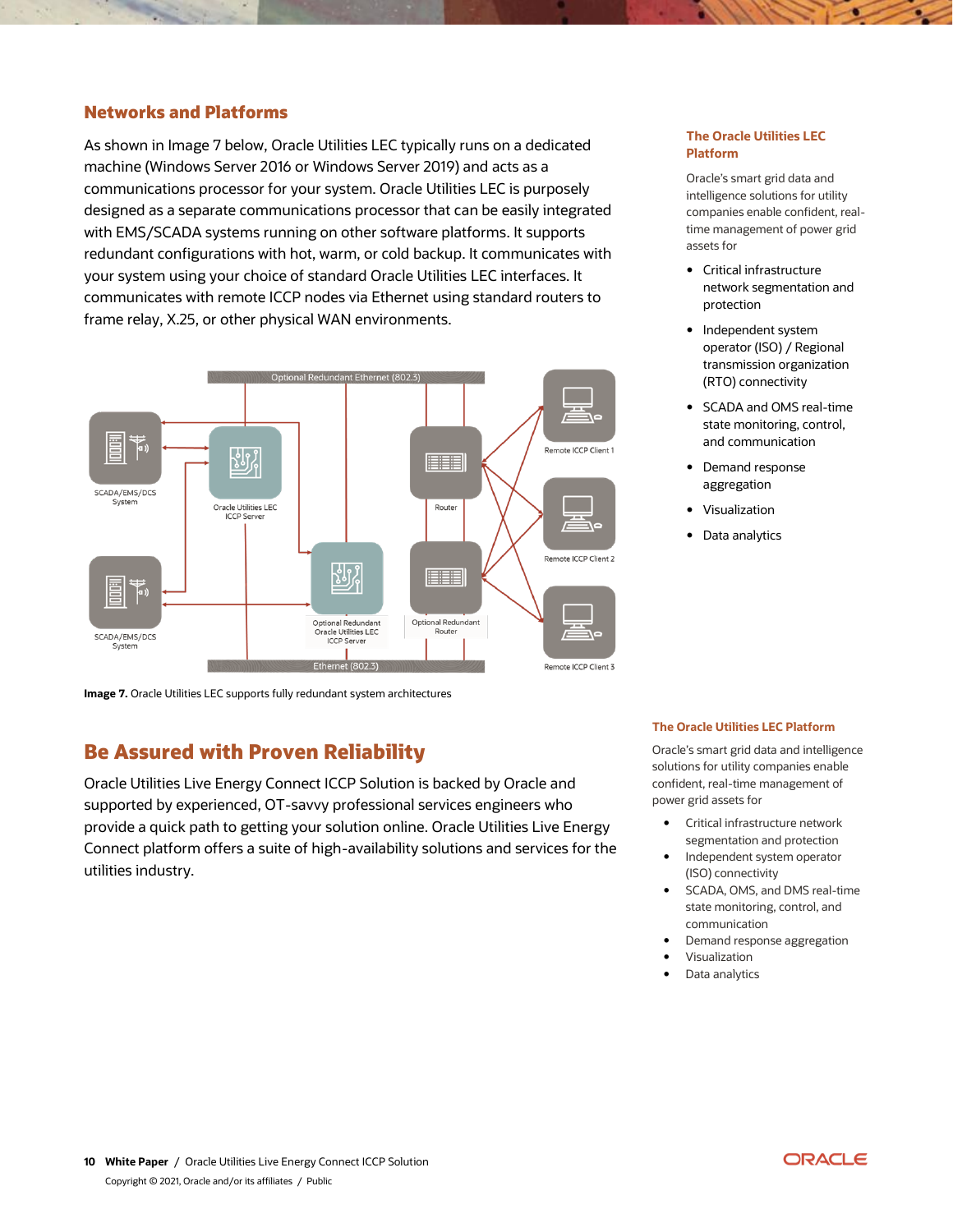# <span id="page-10-0"></span>**Appendix A: ICCP Conformance**

## <span id="page-10-1"></span>**Table A-1.** Oracle Utilities ICCP Conformance Block Support

ICCP implementations specify their conformance to the ICCP specification in terms of "building blocks." For each block, conformance is specified in terms of client, server, or both. Oracle Utilities LEC support for ICCP blocks is indicated below. Additional blocks will be delivered under Oracle Utilities Update Service.

| <b>BLOCK</b>   | <b>DESCRIPTION</b>                                     | <b>CLIENT</b>            | <b>SERVER</b>            |
|----------------|--------------------------------------------------------|--------------------------|--------------------------|
| <b>Block1</b>  | <b>Basic Services</b>                                  | $\overline{\phantom{0}}$ |                          |
| <b>Block 2</b> | <b>Extended Dataset</b><br><b>Condition Monitoring</b> |                          |                          |
| <b>Block 3</b> | <b>Blocked Transfers</b>                               |                          |                          |
| <b>Block 4</b> | <b>Operator Stations</b>                               |                          |                          |
| <b>Block 5</b> | <b>Device Control</b>                                  | $\overline{\phantom{0}}$ | $\overline{\phantom{0}}$ |
| <b>Block 6</b> | Programs                                               |                          |                          |
| <b>Block 7</b> | Events                                                 | $\overline{\phantom{a}}$ | -                        |
| <b>Block 8</b> | <b>Accounts</b>                                        |                          |                          |
| <b>Block 9</b> | <b>Time Series</b>                                     | P                        | P                        |

Key: - = supported in current release, P = planned

**Table A-1.** Oracle Utilities ICCP Conformance Block Support

## <span id="page-10-2"></span>**Table A-2.** Oracle Utilities ICCP MMS Support

Each ICCP building block requires certain MMS services. The following table indicates the MMS services required by the block and Oracle Utilities LEC support for those services.

| <b>MMS SERVER</b>               | <b>LEC SUPPORT</b>       |
|---------------------------------|--------------------------|
| <b>Block 1 - Basic Services</b> |                          |
| Initiate                        |                          |
| Conclude                        | $\overline{\phantom{a}}$ |
| <b>Abort</b>                    |                          |
| <b>Reject</b>                   | $\qquad \qquad -$        |
| Identify                        | $\qquad \qquad$          |
| <b>GetNameList</b>              | $\qquad \qquad -$        |
| <b>Read</b>                     | $\qquad \qquad$          |

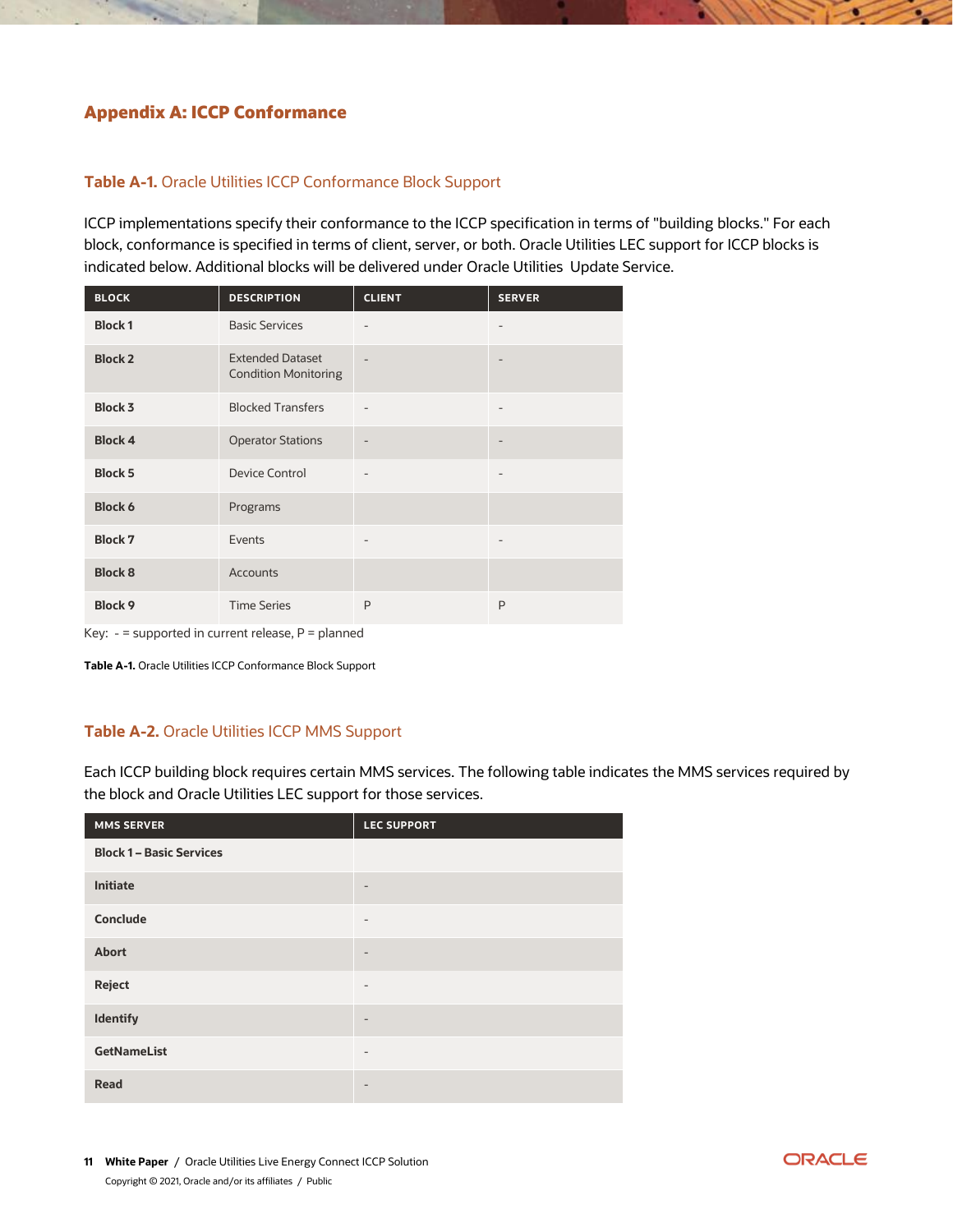| Write                                       |                   |
|---------------------------------------------|-------------------|
| InformationReport                           | $\qquad \qquad -$ |
| <b>GetVariableList</b>                      |                   |
| <b>DefineNamedVariableist</b>               | ٠                 |
| <b>GetNamedVariableLIstAttributes</b>       |                   |
| <b>Block 2 - Extended Conditions</b>        |                   |
| <b>No additional MMS services</b>           |                   |
| <b>Block 3 - Extended Conditions</b>        |                   |
| <b>No additional MMS services</b>           |                   |
| <b>Block 4 - Operator Station Message</b>   |                   |
| <b>Output</b>                               |                   |
| <b>Block 5 - Interlocked Device Control</b> |                   |
| <b>No additional MMS services</b>           |                   |
| <b>Block 6 - Programs</b>                   |                   |
| <b>Start</b>                                | $\overline{a}$    |
| <b>Stop</b>                                 | $\qquad \qquad -$ |
| <b>Resume</b>                               |                   |

Table A-2. Oracle Utilities ICCP MMS Support

## <span id="page-11-0"></span>**Table A-3.** Oracle Utilities ICCP MMS CBB Support

ICCP requires certain MMS Parameter Conformance Building Block (CBB) to be supported and indicates other optional CBBs. The following table indicates Oracle Utilities LEC support for these CBBs.

| <b>MMS CBB</b>       | <b>LEC SUPPORT</b> |
|----------------------|--------------------|
| <b>Required CBBs</b> |                    |
| STR <sub>1</sub>     |                    |
| STR <sub>2</sub>     |                    |
| <b>VNAM</b>          |                    |
| <b>VLIS</b>          |                    |
| <b>Optional CBBs</b> |                    |
| <b>VALT</b>          |                    |

**Table A-3.** Oracle Utilities ICCP MMS CBB Support

**12 White Paper** / Oracle Utilities Live Energy Connect ICCP Solution Copyright © 2021, Oracle and/or its affiliates / Public

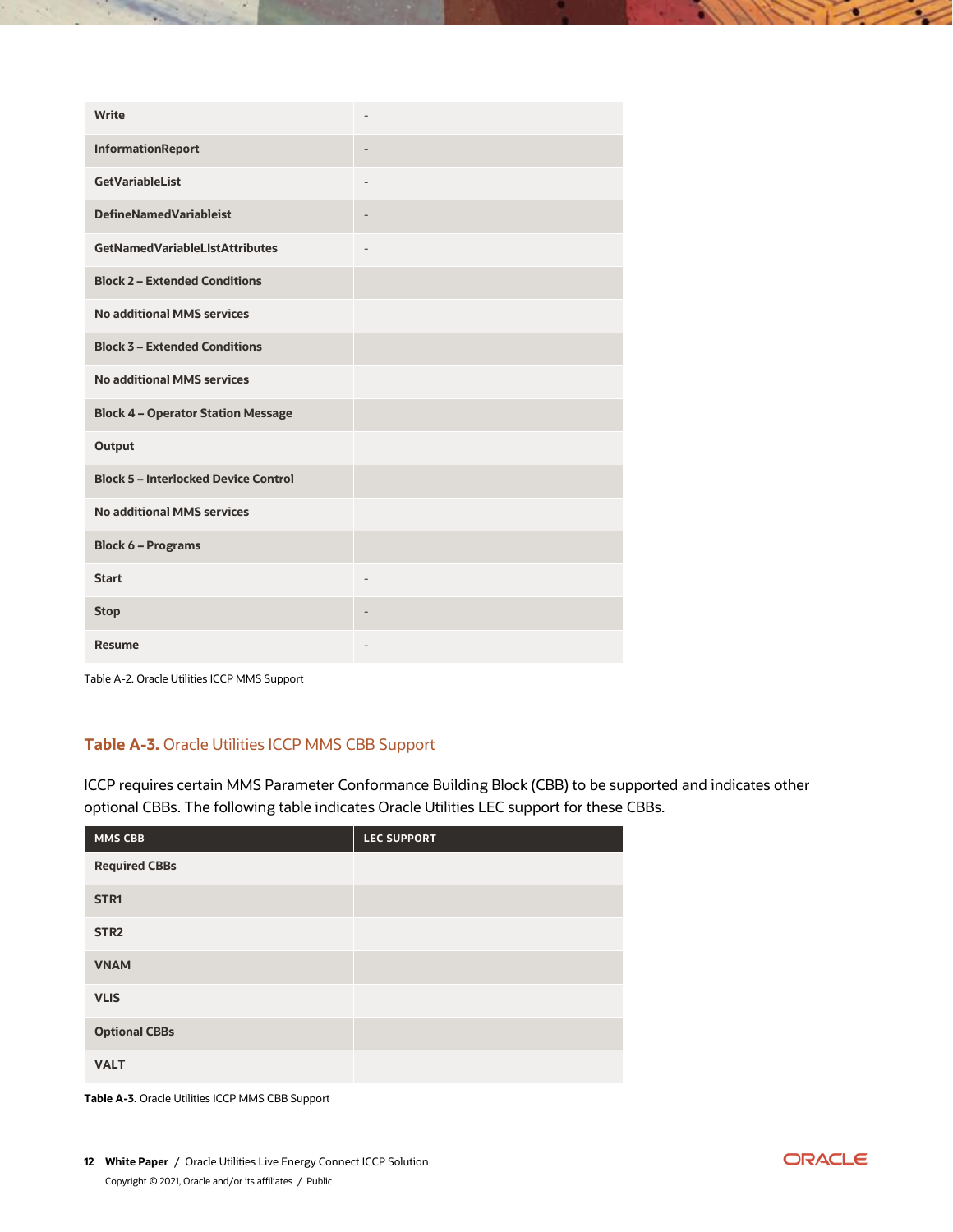## <span id="page-12-0"></span>**Table A-4.** Oracle Utilities ICCP PICS

All mandatory features for completed ICCP blocks have been implemented. P, followed by a block number indicates that the option is pending.

| <b>ASSOCIATION MANAGEMENT</b>         | ORACLE UTILITIES LEC<br><b>CLIENT</b> | ORACLE UTILITIES LEC<br><b>SERVER</b> |
|---------------------------------------|---------------------------------------|---------------------------------------|
| QOS                                   |                                       |                                       |
| <b>DATA VALUES</b>                    |                                       |                                       |
| VCC - Specific Scope                  |                                       |                                       |
| ICC - Specific Scope                  |                                       |                                       |
| Get Data Value Operation              |                                       |                                       |
| Get Data Value Name Operation         |                                       |                                       |
| Get Data Value Type Operation         |                                       |                                       |
| <b>DATA SETS</b>                      |                                       |                                       |
| VCC - Specific Scope                  |                                       |                                       |
| ICC - Specific Scope                  |                                       |                                       |
| <b>Create Data Set Operation</b>      |                                       |                                       |
| Delete Data Set Operation             |                                       |                                       |
| Get Data Set Element Values Operation |                                       |                                       |
| <b>Get Data Set Names Operation</b>   |                                       |                                       |
| Get Data Set Element Names Operation  |                                       |                                       |
| <b>DS TRANSFER SETS</b>               |                                       |                                       |
| Interval TimeOut                      |                                       |                                       |
| <b>Object Change</b>                  |                                       |                                       |
| <b>Operator Request</b>               |                                       |                                       |
| <b>Integrity Timeout</b>              |                                       |                                       |
| Other External Event                  |                                       |                                       |
| EventCode Requested                   |                                       |                                       |
| <b>TLE</b>                            |                                       |                                       |
| <b>Buffer Time</b>                    |                                       |                                       |
| <b>Integrity Check</b>                |                                       |                                       |
| <b>DS Conditions Requested</b>        |                                       |                                       |

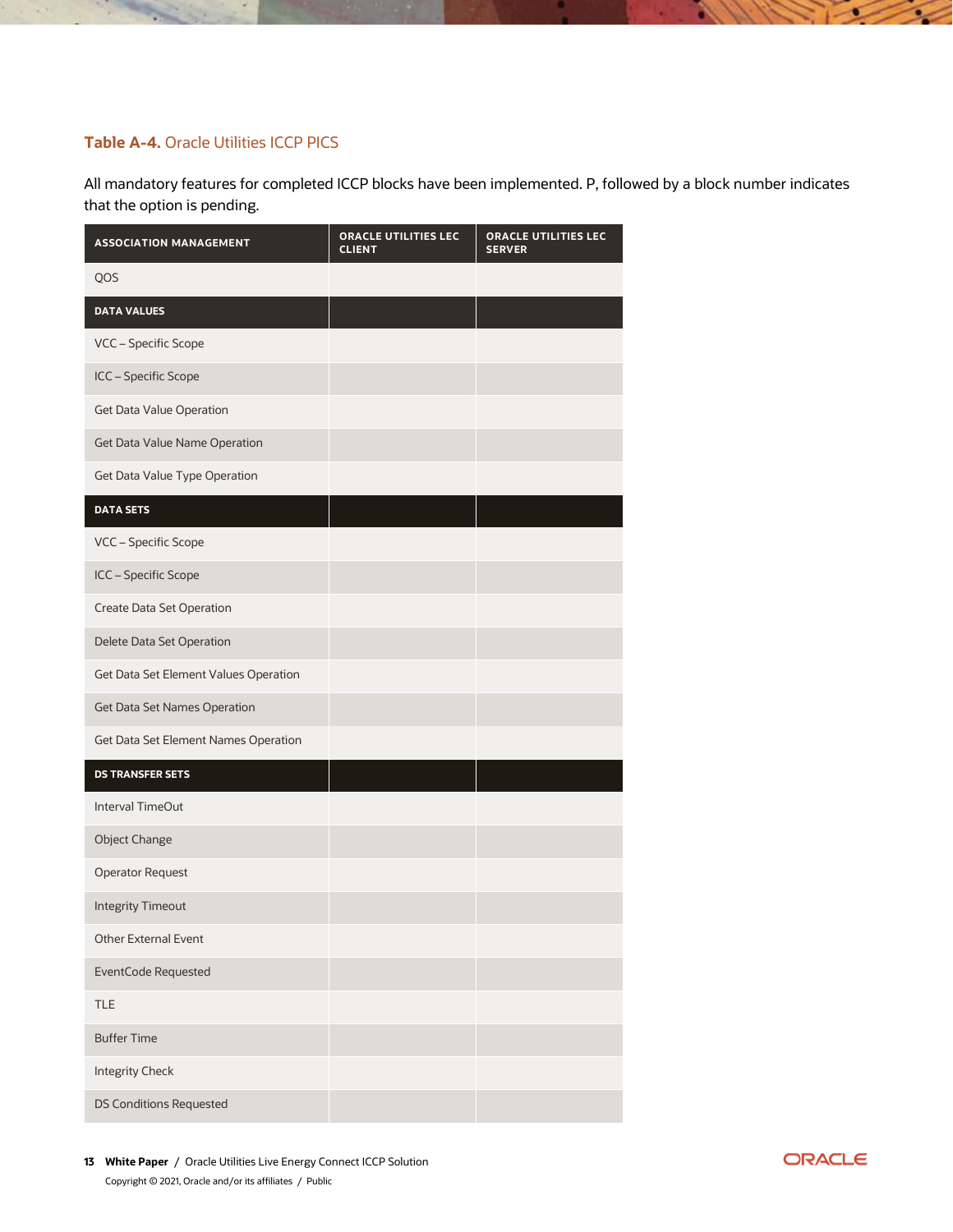| <b>Block Data</b>                    |           |           |
|--------------------------------------|-----------|-----------|
| Critical                             |           |           |
| <b>RBE</b>                           |           |           |
| TIME SERIES TRANSFER SET OBJECTS     |           |           |
| <b>End Time Arrived</b>              | P-Block 9 | P-Block 9 |
| ReportIntervalTimeOut                | P-Block 9 | P-Block 9 |
| OperatorRequest                      | P-Block 9 | P-Block 9 |
| TRANSFER ACOUNT TRANSFER SET OBJECTS |           |           |
| Before The Hour                      |           |           |
| Dispatch Update                      |           |           |
| During The Hour                      |           |           |
| After The Hour                       |           |           |
| Actual Data Update                   |           |           |
| <b>Past Hours</b>                    |           |           |
| <b>Object Change</b>                 |           |           |
| <b>Operator Request</b>              |           |           |
| SPECIAL TRANSFER SET OBJECTS         |           |           |
| <b>Transfer Set Name</b>             |           |           |
| <b>Next DStrasfer Set</b>            |           |           |
| <b>Next TSTransfer Set</b>           |           |           |
| Event Code                           |           |           |
| <b>DSCConditionsDetected</b>         |           |           |
| <b>TSConditionsDetected</b>          | P-Block 9 | P-Block 9 |
| <b>TAConditionsDetected</b>          |           |           |
| Transfer Set Time Stamp              |           |           |
| <b>DEVICES</b>                       |           |           |
| <b>Get Tag</b>                       |           |           |
| Set Tag                              |           |           |
| <b>Timeout Action</b>                |           |           |
| <b>Local Reset Action</b>            |           |           |
| <b>Success Action</b>                |           |           |

 $\sim$